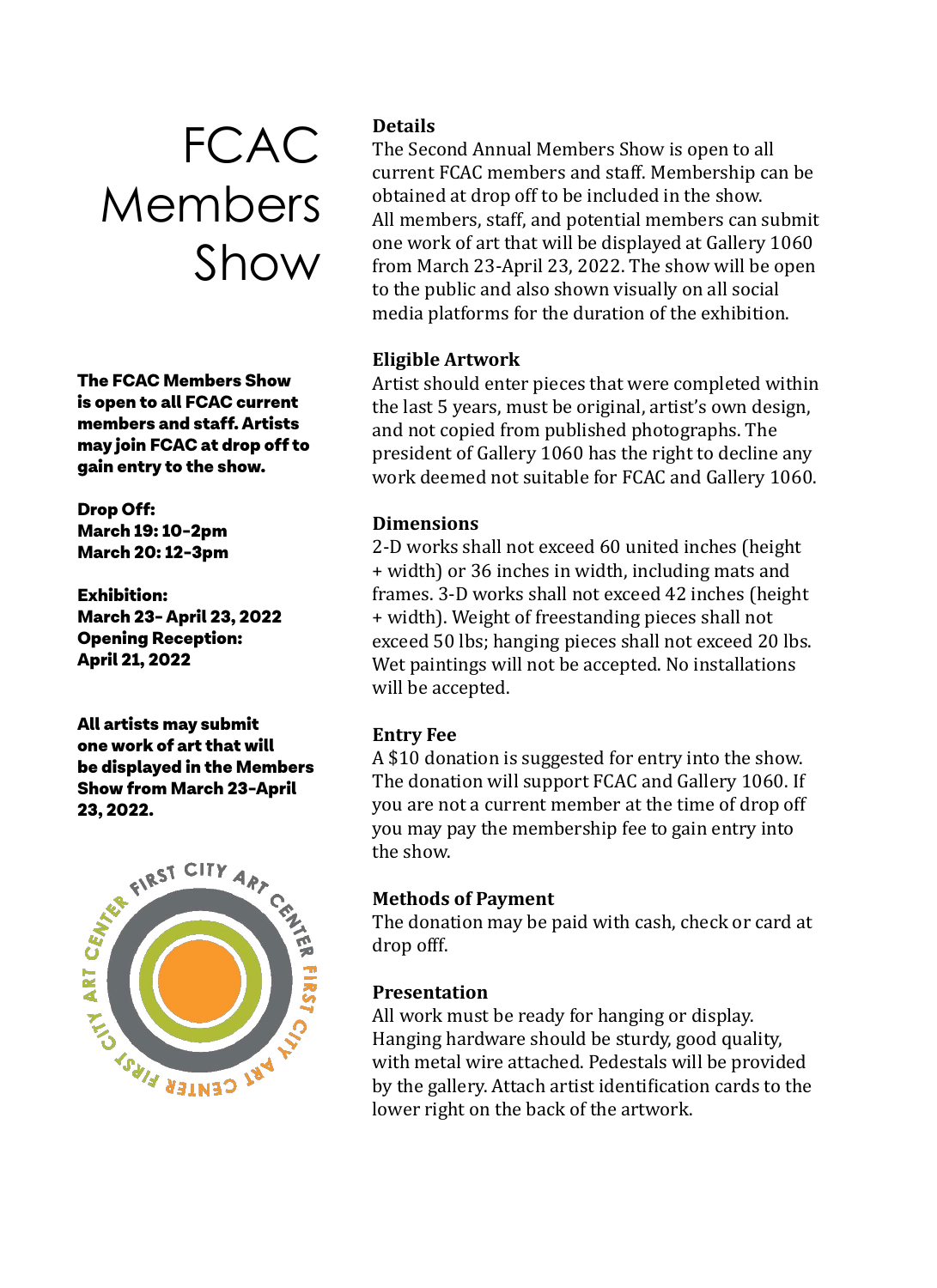#### **Method of Entry**

Artists may submit one piece of art by bringing it to Gallery 1060 at First City Art Center. Curbside drop off will be implemented if necessary. Please bring completed forms with donation ready to help expedite the process.

#### **Exhibition**

First Annual Members Show will be held at Gallery 1060 at First City Art Center in Pensacola, FL. The show will hang from March 23-April 23, 2022.

#### **Sales**

Commissions on sales are 20% of the stated price.

#### **Liability**

FCAC and Gallery 1060 provides no insurance for works in the building. Artists are responsible for insuring their own pieces. Neither Gallery 1060 or First City Art Center will be responsible for any damages or loss, whatever the cause.

#### **Please Note**

End of Show pick up is Sunday, April 24, 2022 from 12-2pm and Monday, April 25, 2022 from 12-2pm.

#### **A \$5.00 a day storage fee is charged for uncollected art.**

*I agree to the liability agreement as stated in the prospectus and agree to abide by all the regulations set forth in the 2022 Gallery 1060 prospectus. I confirm that the work submitted is original, of my own composition, and completed within the last 5 years. I understand that violation of the rules for eligible work will result in the removal of the work from the exhibition.* 

*I agree to the dates and requirements for pick up. I understand the fee imposed if I do not pick up during the dates and times outlined.* 

Signature\_\_\_\_\_\_\_\_\_\_\_\_\_\_\_\_\_\_\_\_\_\_\_\_\_\_\_\_\_\_\_\_\_\_\_\_\_\_\_\_\_\_\_\_\_

Date\_\_\_\_\_\_\_\_\_\_\_\_\_\_\_\_

 $\Box$  Yes, I want to be included on Gallery 1060's and FCAC's mailing list

 $\Box$  No, I do not want to be included on Gallery 1060's and FCAC's mailing list